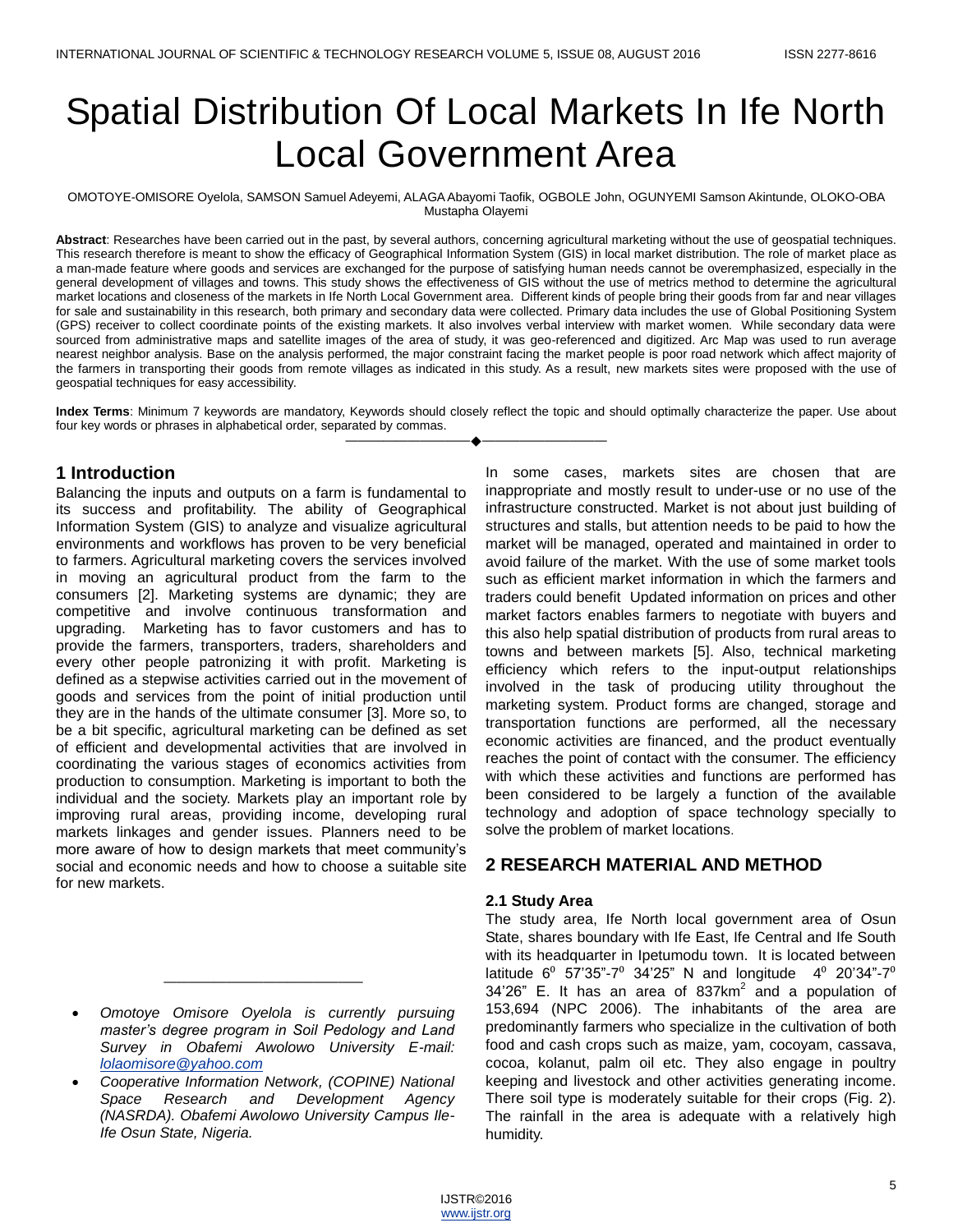

∔ ININ RED DR OKRODLATE BROW<br>JNFORM PROFA E TO DEPTHIS IN<br>HUSERP BLOPES: VERY SHALLOW

*Fig.2 Study area soil map*

The study area is characterized by four types of soil; lixosols nit sols, lixosols/regosols and fluvisols. And well drained except for areas with fluvisols which have seasonally high water table. The physical and chemical structures of biological activity, of soil are fundamental to sustaining agricultural productivity. Good agricultural practices and soil management improve soil fertility, minimizing losses of soil nutrients and agrochemical by a number of factors such as erosion, leaching and others [1]. The soil types are supported by various crops grown like, cassava, yam, citrus, cocoa, cocoyam, vegetable, plantain, banana

*Fig.1 Study area map*

#### **2.2 Data and Methods**

Both primary and secondary data that contain both spatial and non-spatial attributes were used in this study. Primary data include the collection of GPS points of the markets, interview with the market women and Satellite image over the study area. While secondary data were sourced from the administrative map, soil map and archived data form Local government council. The study area boundary was extracted from administrative map of Nigeria were it serve as region of interest for subsetting other participating dataset. The GPS points of all the market were collected via field work were the coordinate point was integrated into GIS environment to create points feature showing existing markets locations. Average nearest neighbor analysis was run to assess the pattern of market distribution. The Satellite image of the area was preprocessed and classified using maximum likelihood to identified the land use and land cover over Ife North. Questionnaire was designed, distributed and analyzed for the purpose of identifying major problems facing the farmers and market patronage.

#### **2.3. Direct Interview of the Market Women**

Ife North local markets are periodic markets with varying market days between 4 to 5days market intervals, while some are every day. They are well known and people come from every part of the state to buy and sell. Markets are man-made features established for the use of man [4]. These study areas markets are categorized into, periodic market daily market which can be full-day, (e.g. Ipetumodu central market) morning and night market. Oke-gada is a daily market with only farm produce. While others like, Gbongan, Akinlalu, Moro, Edunabon have their market cycle days between 4-5 days' interval except Akinola market that is being patronized every Friday. Farm produce and other mixed products are brought to the market for sale such as, palm oil, cassava, yam flour, and yam, cocoa, vegetable.

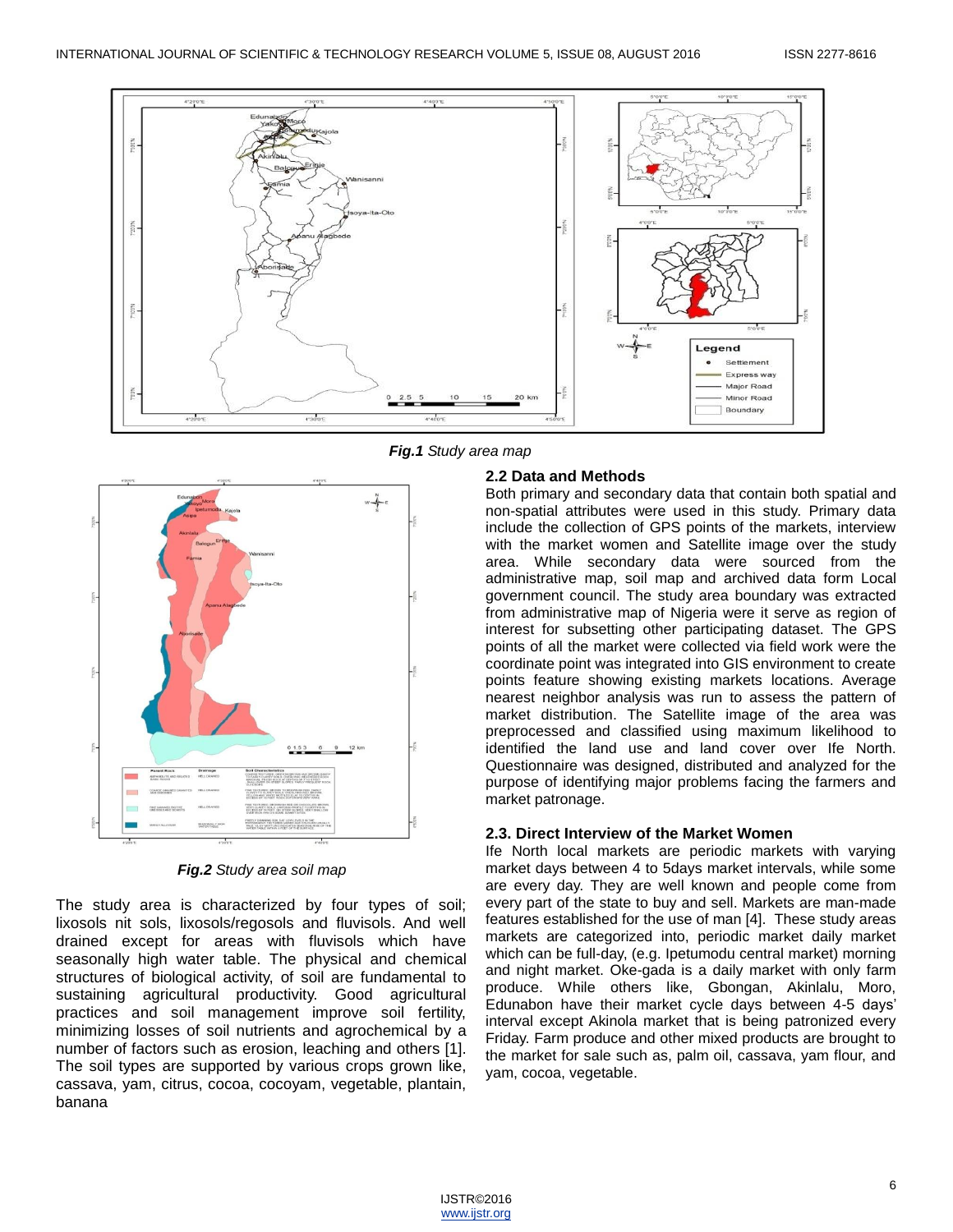

*Plate 1: Farm produce*



*Fig.3. Database entry*

#### **Average Nearest Neighbor Summary**



Given the z-score of 2506.19254981, there is a less than 1% likelihood that this dispersed pattern could be the result of random chance.

#### *Fig. 4. Nearest Neighborhood chart*





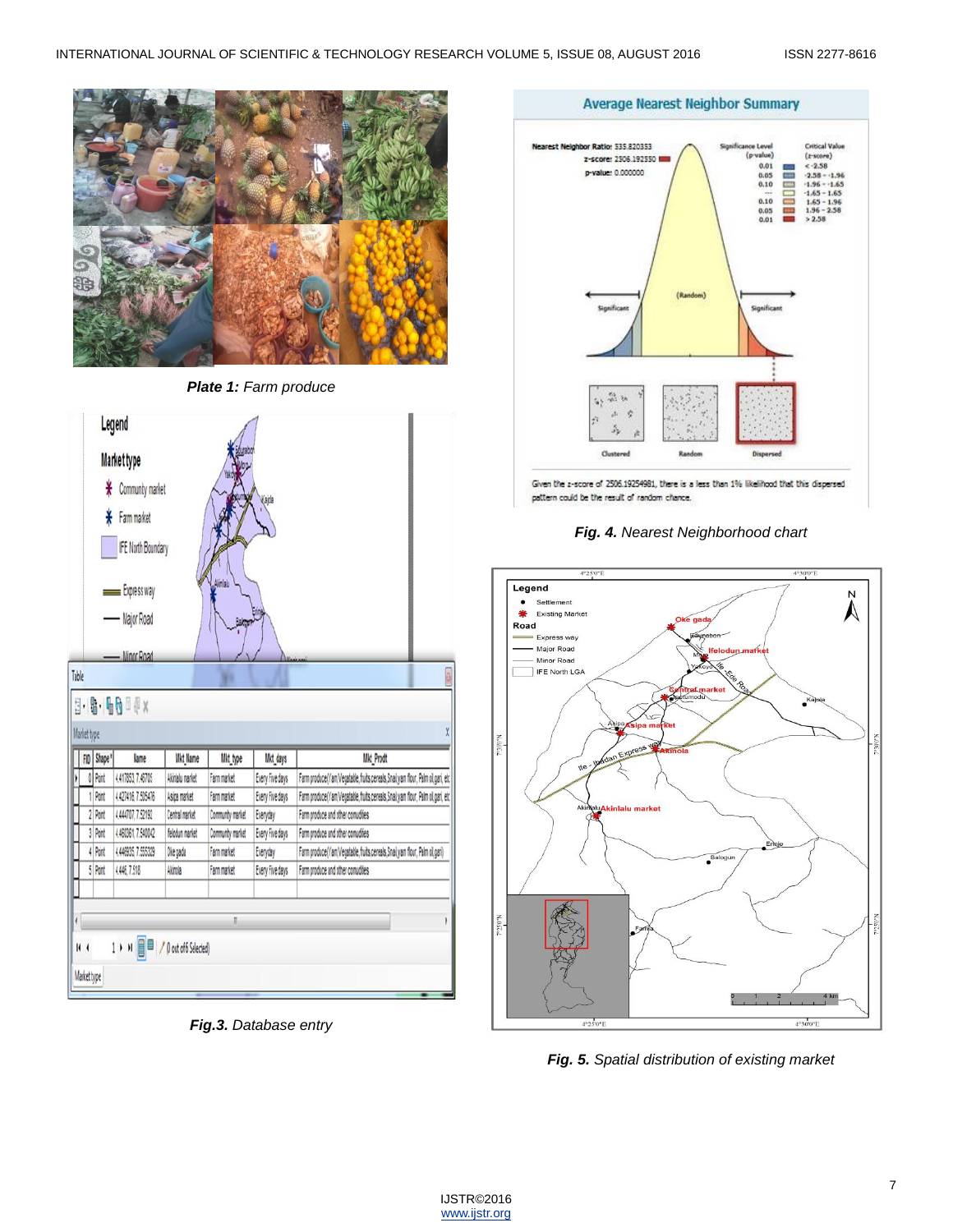

*Fig. 5. Land Use land cover of Ife North*



*Figure 6. Land use Land cover class Statistics*

# **3 RESULTS AND DISCUSSION**

The analysis shows the spatial distribution of markets over the study area. These markets are majorly local food markets with farmers bringing their products to buyers (plate1). Their market days are mostly every four days while Ipetumodu market daily. Figure 4 show the special and non-spatial dataset integration into GIS environment. It was discovered that the study area consists of six markets with not less than 16 settlements in the study area. Figure 6 shows the LULC class statistics. The land use land cover(LULC) is characterized with 36% of Agricultural activities with few settlements. the forest land covers 56%; this include the Ife forest reserve in Osun state. The agricultural land use around the settlers indicates that inhabitants are agriculturalist. It is also obvious from this finding that, poor road network and distance from the villages play very important roles in patronizing the market centers. And need to

consider the location of market centers. In Figure 4, the ratio (535.8) of nearest neighborhood analysis performed is less than z score value of 2506.19 as shown in the analysis. this implies that the market distribution pattern is dispersed. Which means that the distribution of market locations is not equal with the settlement pattern of the area. The interview with market women shows that there are lot of benefits derived when the importance of markets is meant with good and appropriate location such as, buying farm products at cheaper prices, gain greater control over production and marketing decisions, access to fresh food and a great place to meet and socialize with neighbors. Questionnaires distributed analyzed the problems facing markets in Ife North as listed below;

- a) **Poor marketing sites:** Any market that is not comfortable will not be patronize by people, it might be due to the poor maintenance or distance to settlement.
- b) **Poor Access Roads to Convey the Produce from the Farm-Gate to the Market:** Rural feeder roads are either absent or in very bad state. This means that the entire rural farmers rely mainly on slow human transport which results in high marketing costs, commodity prices and low producer prices. For instance, the road that link famia with other farm villages where a lot of agricultural products are produced is poor, therefore, having adverse effect on their produce.
- c) **Inadequate Distribution Channels:** Market performs the role of bridging special geographical gap by making sure that goods and services are moved from the point of production to the point of consumption. However, one of the biggest problems of market arises from lack of reliable distribution channels through which products can reach every part of the State.
- d) **Inadequate Market Information:** The required information on agricultural produce in Ife North are not readily available and those that are even available are not well managed to generate the required information for decision making, logistic planning and forecasting by relevant parties (producer, consumers, government, researchers and other market participants).

## **4. CONCLUSIONS**

Marketing of agricultural products has contributed greatly to the country's development which in anyway needs both people and government attention to solve problems pertaining to Nigerian's marketing. Also, since road is one of major problem, it is recommended that government should create new local market in areas that is far from the existing ones but closer to farm areas and open up markets roads to encourage the movement of goods to and from market areas in the state [4]. It is of great importance with the support of the government, to embark on construction of roads that link some villages together such as Famia-Balogun-Agbenu etc down to Akinlalu for easy transportation. Also, National Union of Road Transport Workers (NURTW) should join hands together with the Government councils to make vehicles available and assign commercial vehicles to all routes to market centers especially on market days for ease of transportation. Government should promote integrated rural development involving agricultural and non- agricultural activities through the provision of physical infrastructures such as feeder roads, warehousing and storage facilities and rural communications. Financial institutions especially Nigerian Agricultural Cooperative and Rural Development Bank (NACRDB) should be